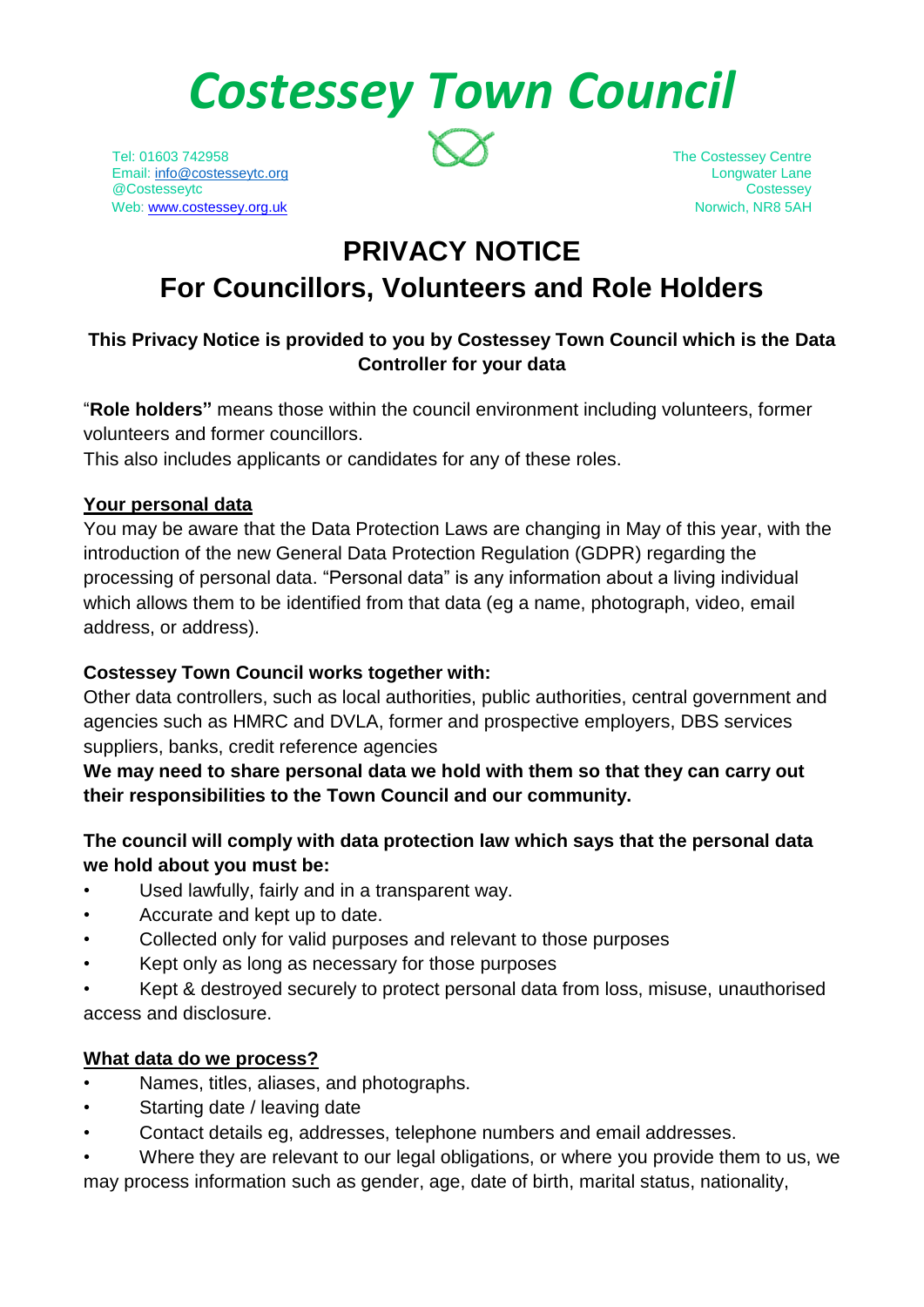education/work history, academic/professional qualifications, employment details, hobbies, political persuasion, family composition, and dependants.

• Non-financial identifiers such as passport numbers, driving licence numbers, vehicle registration numbers,

• Financial identifiers such as bank account numbers, payment card numbers,

payment/transaction identifiers, policy numbers, and claim numbers.

• Financial information such as expenses or allowances claimed.

• Other operational personal data processed in the course of carrying out our activities, including but not limited to, CCTV footage, recordings of telephone conversations, IP addresses and website visit histories, logs of visitors, and logs of accidents, injuries and insurance claims.

- Next of kin and emergency contact information
- Location of employment or workplace and business interests.
- Information about your use of our information and communications systems.

# **NB: We need all the categories of personal data in the list above primarily to allow us to perform our agreement / contract with you and to enable us to comply with legal obligations.**

### **We use your personal data for some or all of the following purposes:**

- Paying you eg mileage expenses
- Administering the agreement / contract we have entered into with you.
- Management and planning, including accounting and auditing.
- Making decisions about expenses, allowances and compensation.
- Conducting reviews and determining Council requirements eg Committee membership.
- Assessing qualifications for a particular task,
- Making decisions about your continued engagement.
- Making arrangements for the termination of our working relationship.
- Education, training and development requirements.
- Dealing with legal disputes involving you, including accidents whilst volunteering.
- Ascertaining your fitness to volunteer / work in a particular role.
- Managing absence.
- Complying with health and safety obligations.
- To prevent fraud.
- To monitor your use of our information and communication systems to ensure compliance with our IT policies.
- To ensure network and information security, including preventing unauthorised access to our computer and electronic communications systems and preventing malicious software distribution
- To conduct data analytics studies to review volunteer retention
- Equal opportunities monitoring.
- To undertake activities consistent with our statutory functions and powers including any delegated functions.
- To maintain our own accounts and records and fulfil our legalobligations
- To seek your views or comments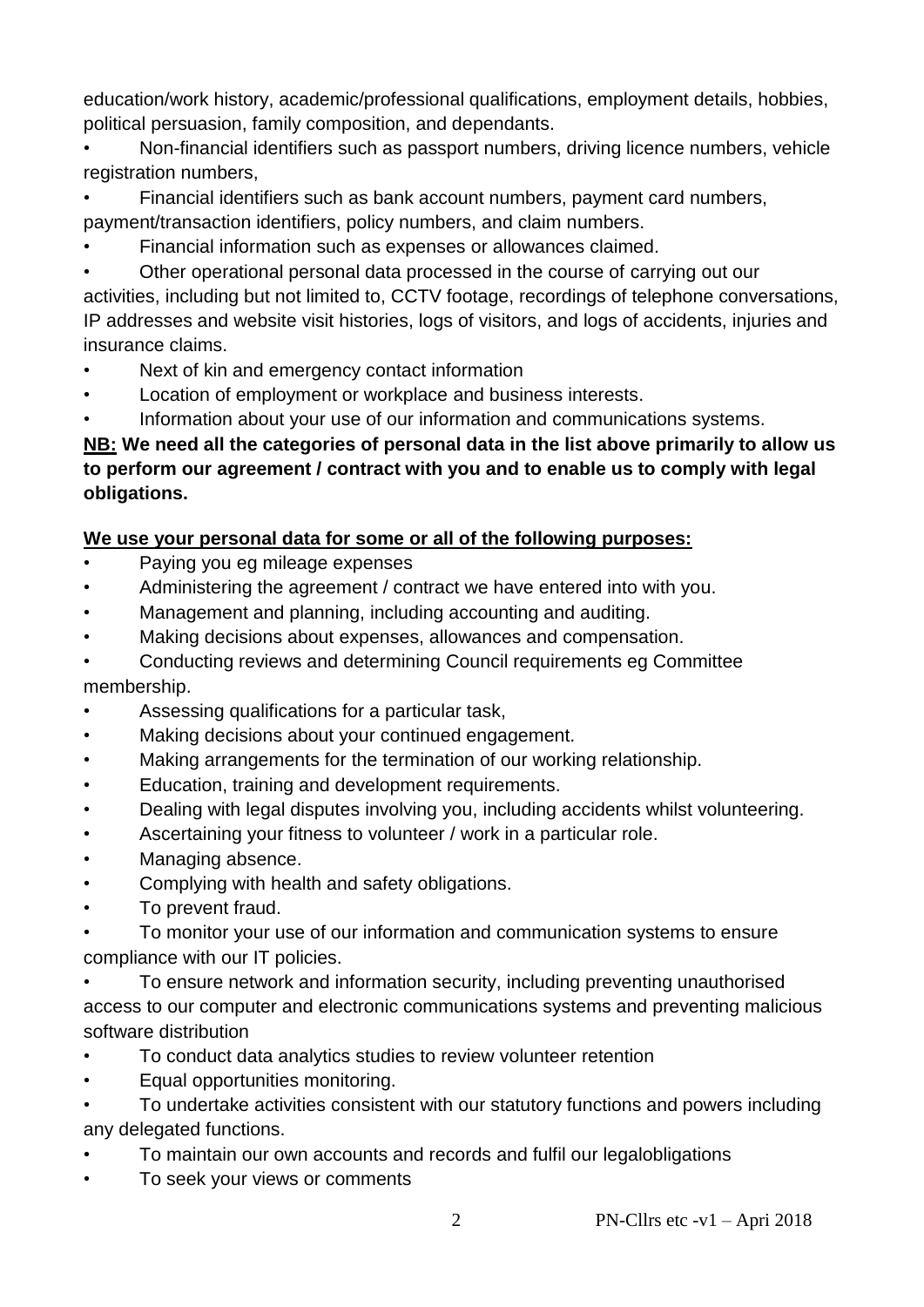- To process applications
- To administer councillors' interests
- To provide references.

Our processing may also include the use of CCTV systems for monitoring purposes. Some of the above grounds for processing will overlap and there may be several grounds which justify our use of your personal data.

#### **We will only use your personal data when the law allows us to.**

#### **Most commonly, we will use your personal data in the following circumstances:**

- Where we need to fulfil the agreement / contract we have entered into with you.
- Where we need to comply with a legal obligation.

#### **We may also use your personal data in these situations, which are likely to be rare:**

- Where we need to protect your interests (or someone else's interests).
- Where it is needed in the public interest [or for official purposes].

#### **How we use sensitive personal data**

We may process sensitive personal data relating to councillors, volunteers and role holders including, as appropriate:

information about your physical or mental health or condition in order to monitor attendance and take decisions on your fitness for volunteering;

- your racial or ethnic origin or religious or similar information in order to monitor compliance with equal opportunities legislation;
- in order to comply with legal requirements and obligations to third parties.

#### **These types of data are described in the GDPR as "Special categories of data" and require higher levels of protection. We need to have further justification for collecting, storing and using this type of personal data.**

We may process special categories of personal data in the following circumstances:

- In limited circumstances, with your explicit written consent.
- Where we need to carry out our legal obligations.
- Where it is needed in the public interest, such as for equal opportunities monitoring

Where it is needed to assess your volunteering capacity on health grounds, subject to appropriate confidentiality safeguards.

Less commonly, we may process this type of personal data where it is needed in relation to legal claims or where it is needed to protect your interests (or someone else's interests) and you are not capable of giving your consent, or where you have already made the information public.

#### **Do we need your consent to process your sensitive personal data?**

In limited circumstances, we may ask you for your written consent to allow us to process certain sensitive personal data. If we do so, we will provide you with full details of the personal data that we would like and the reason we need it, so that you can carefully consider whether you wish to consent.

**You should be aware that it is not a condition of your agreement with us that you agree to any request for consent from us.**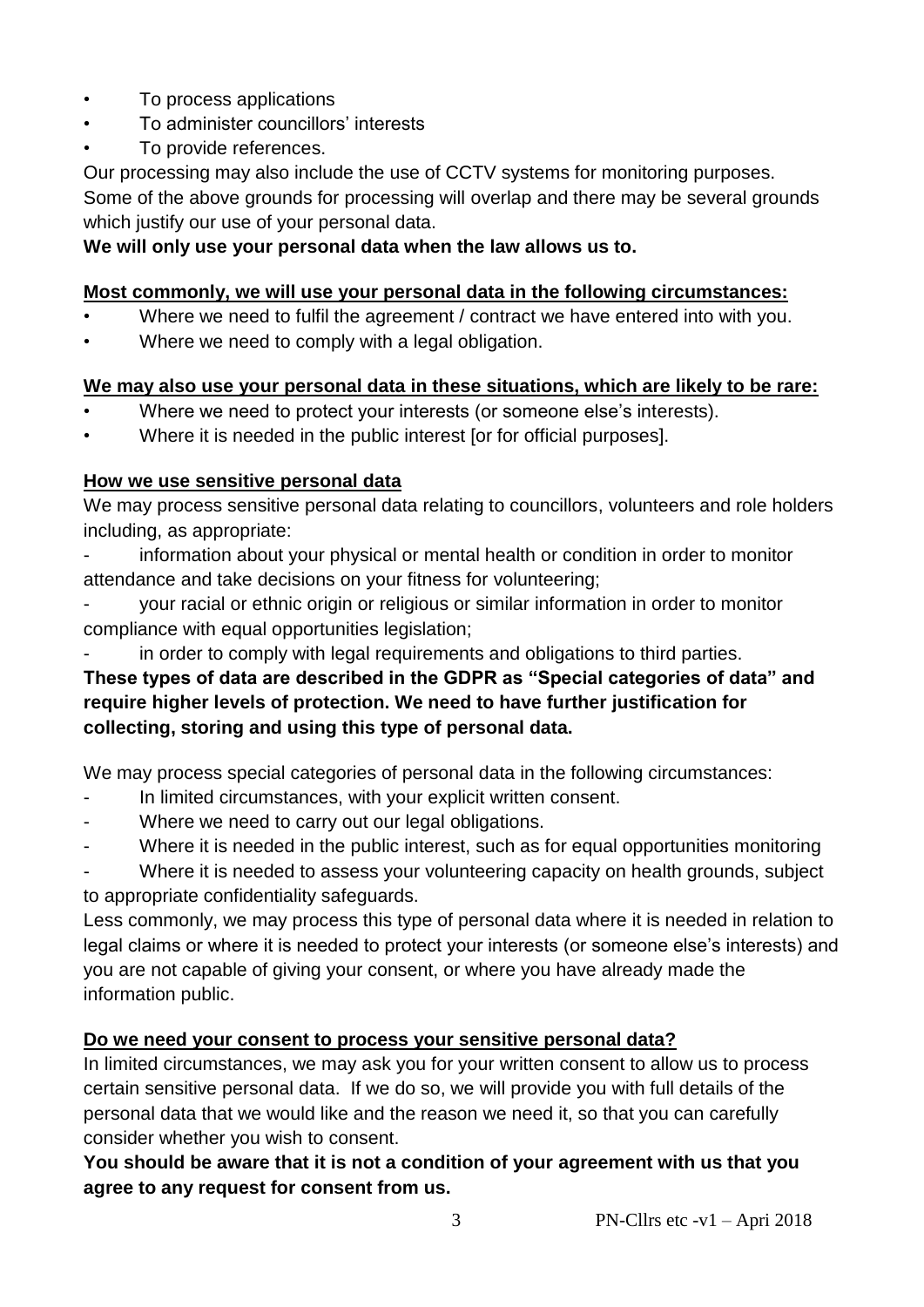#### **Information about criminal convictions**

We may only use personal data relating to criminal convictions where the law allows us to do so. This will usually be where such processing is necessary to carry out our obligations and provided we do so in line with our data protection policy.

Less commonly, we may use personal data relating to criminal convictions where it is necessary in relation to legal claims, where it is necessary to protect your interests (or someone else's interests) and you are not capable of giving your consent, or where you have already made the information public.

We will only collect personal data about criminal convictions if it is appropriate given the nature of the role and where we are legally able to do so. Where appropriate, we will collect personal data about criminal convictions as part of the acceptance of office and interests processes, or we may be notified of such personal data directly by you in the course of you volunteering for us.

#### **What is the legal basis for processing your personal data?**

#### **Much of our processing is necessary for compliance with a legal obligation.**

We may also process data if it is necessary for an agreement / contract with you We will also process your data to assist you in fulfilling your role in the Council including administrative support, or if processing is necessary for compliance with a legal obligation.

#### **Sharing your personal data**

Your personal data will only be shared with third parties including other data controllers where it is necessary for the performance of the data controllers' tasks, or where you first give us your prior consent. It is likely that we will need to share your data with:

• Our agents, suppliers and contractors. Eg, we may ask a commercial provider to maintain our database software;

• Other persons or organisations operating within the local community.

• Other data controllers, such as local authorities, public authorities, central government and agencies such as HMRC and DVLA

- Banks
- Former and prospective employers
- DBS services suppliers
- Credit reference agencies
- Professional advisors
- Local Government Monitoring Officers / Standards Officers

#### **How long do we keep your personal data?**

We will keep some records permanently if we are legally required to do so. We may keep some other records for an extended period of time. For example, it is currently best practice to keep financial records for a minimum period of 8 years to support HMRC audits or provide tax information. We may have legal obligations to retain some data in connection with our statutory obligations as a public authority. The council is permitted to retain data in order to defend or pursue claims. In some cases the law imposes a time limit for such claims (for example 3 years for personal injury claims and up to 21 years in the case of a child, or 6 years for contract claims). We will retain some personal data for this purpose as long as we believe it is necessary to be able to defend or pursue a claim. In general, we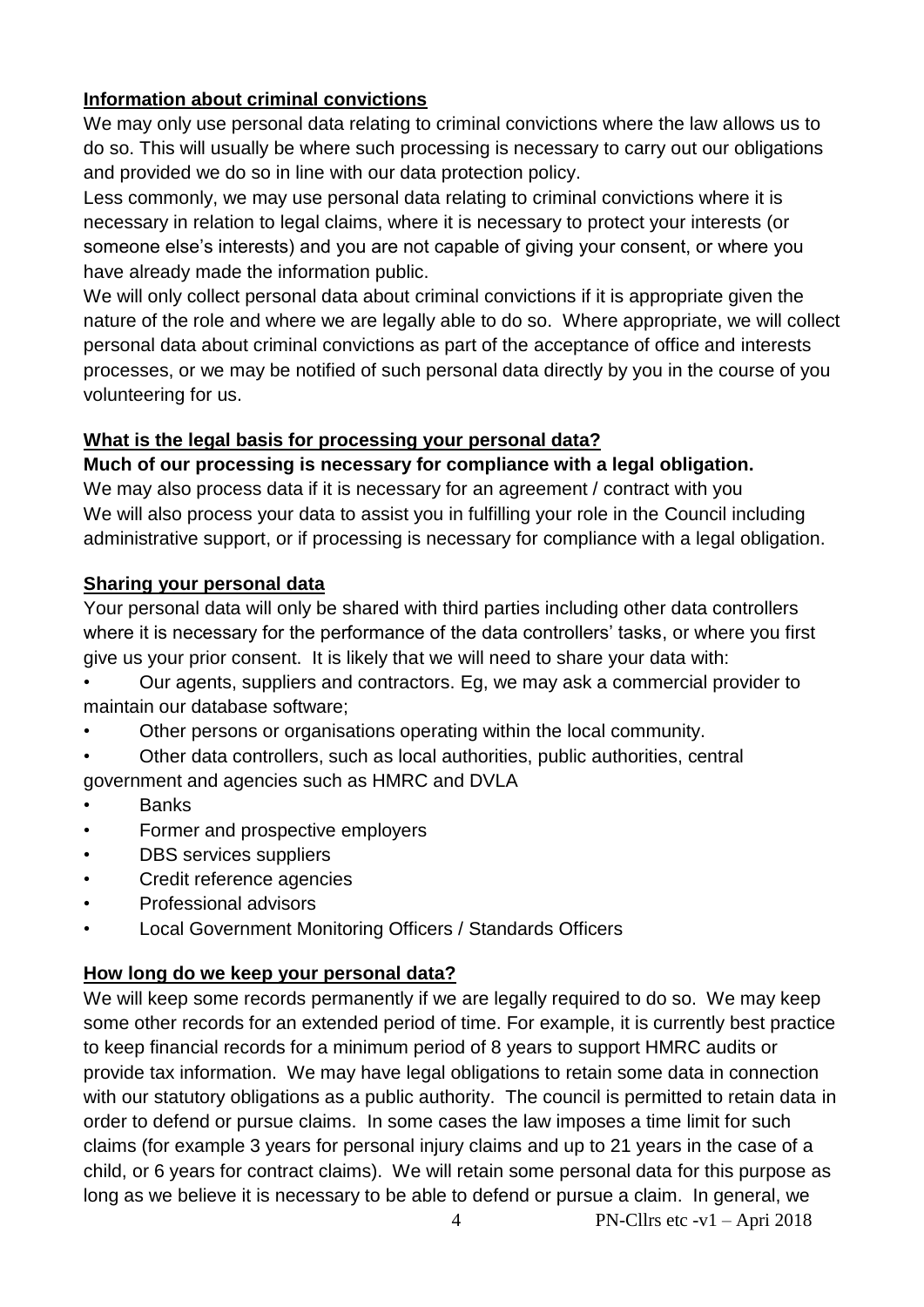will endeavour to keep data only for as long as we need it. This means that we will delete it when it is no longer needed.

## **Your responsibilities**

It is important that the personal data we hold about you is accurate and current. Please keep us informed if your personal data changes during your working relationship with us.

# **Your rights in connection with personal data**

When exercising any of the rights listed below, in order to process your request, we may need to verify your identity for your security. In such cases we will need you to respond with proof of your identity before you can exercise these rights.

# **You have the following rights with respect to your personal data:**

# 1 The right to access personal data we hold on you

At any point you can contact us to request the personal data we hold on you as well as why we have that personal data, who has access to the personal data and where we obtained the personal data from. Once we have received your request we will respond within one month.

There are no fees or charges for the first request but additional requests for the same personal data or requests which are manifestly unfounded or excessive may be subject to an administrative fee.

# 2. The right to correct and update the personal data we hold on you

If the data we hold on you is out of date, incomplete or incorrect, you can inform us and your data will be updated.

# 3. The right to have your personal data erased

If you feel that we should no longer be using your personal data or that we are unlawfully using your personal data, you can request that we erase the personal data we hold. When we receive your request we will confirm whether the personal data has been deleted or the reason why it cannot be deleted (for example because we need it for to comply with a legal obligation).

### 4. The right to object to processing of your personal data or to restrict it to certain purposes only

You have the right to request that we stop processing your personal data or ask us to restrict processing. Upon receiving the request we will contact you and let you know if we are able to comply or if we have a legal obligation to continue to process your data.

# 5. The right to data portability

You have the right to request that we transfer some of your data to another controller. We will comply with your request, where it is feasible to do so, within one month of receiving your request.

6. The right to withdraw your consent to the processing at any time for any processing of data to which consent was obtained